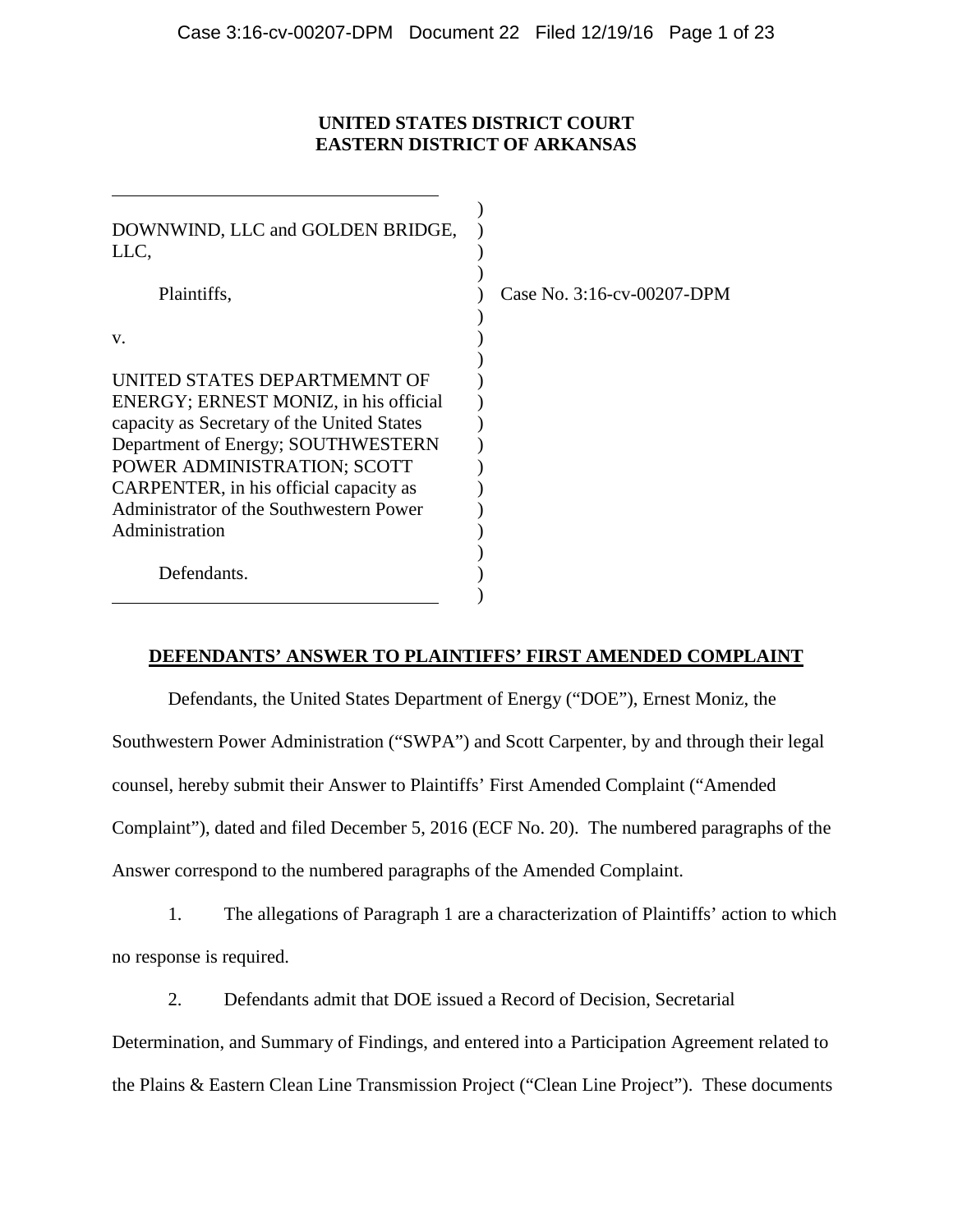### Case 3:16-cv-00207-DPM Document 22 Filed 12/19/16 Page 2 of 23

are the best evidence of their contents. To the extent the allegations in Paragraph 2 and footnote 1 are inconsistent with the referenced documents, they are denied.

3. Paragraph 3 contains Plaintiffs' characterizations of the Participation Agreement and DOE's Record of Decision, which are the best evidence of their contents. Defendants admit that the language quoted in the first sentence of Paragraph 3 found at DOE's Record of Decision in re Application of Clean Line Energy Partners LLC, 81 Fed. Reg. 18,602 (Mar. 31, 2016) is accurate. To the extent the allegations are inconsistent with the Participation Agreement or the Record of Decision, they are denied.

4. Paragraph 4 contains Plaintiffs' characterizations of DOE's Record of Decision, which is the best evidence of its contents. Defendants admit that the language quoted in the first sentence of Paragraph 4 found at 81 Fed. Reg. 18,603 is accurate. To the extent the allegations are inconsistent with the Record of Decision, they are denied. Defendants deny that the Project will have the impacts on Plaintiffs' property interests as alleged in the last sentence of Paragraph 4.

5. Defendants admit that the paragraph contains a direct quote from page six of the Record of Decision.

6. Paragraph 6 contains characterizations of Plaintiffs' claims, to which no response is required. To the extent a response is required, the allegations are denied.

7. The first sentence of Paragraph 7 is denied. The second sentence reflects Plaintiffs' legal conclusions which are denied and Defendants affirmatively deny that their actions are a "stunning example of federal overreach." The second sentence also contains characterizations of the Record of Decision and Participation Agreement. Those documents are the best evidence of their contents; to the extent the allegations are inconsistent with the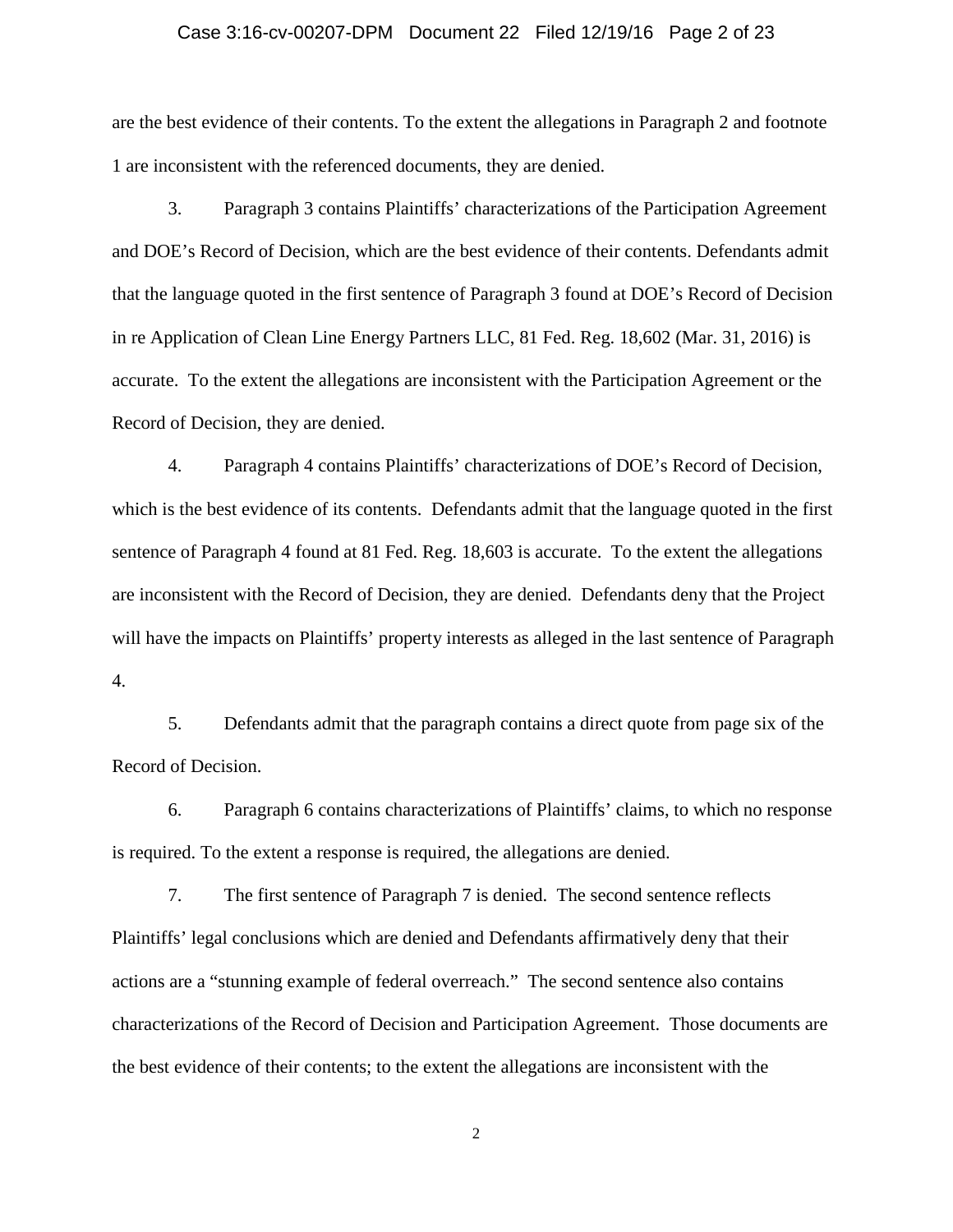#### Case 3:16-cv-00207-DPM Document 22 Filed 12/19/16 Page 3 of 23

documents, they are denied. The third sentence speaks to the relief Plaintiffs seek from this Court. To the extent a response is required, Defendants deny that Plaintiffs are entitled to the requested relief or to any other judgment or relief in their favor.

#### **PARTIES**

8. Defendants lack sufficient information to admit or deny the allegations in Paragraph 8.

9. Defendants lack sufficient information to admit or deny the allegations in Paragraph 9.

10. Defendants lack sufficient information to admit or deny the allegations in Paragraph 10.

11. The allegations in Paragraph 11 are denied.

12. The first sentence of Paragraph 12 is admitted. As for the second sentence, Defendants admit that DOE requested proposals for projects under Section 1222 in its Request for Proposals of June 10, 2010; that DOE received a proposal for the Clean Line Project; and DOE reviewed that proposal, including development of an Environmental Impact Statement ("EIS") as required under the National Environmental Policy Act ("NEPA"). Paragraph 12 also contains characterizations of DOE's Summary of Findings, Record of Decision, and the Participation Agreement. Those documents are the best evidence of their content; to the extent the allegations are inconsistent with these documents, they are denied.

13. DOE admits that Secretary Moniz is the Secretary of the DOE and that his address is the one stated in Paragraph 13. The second sentence of Paragraph 13 is admitted. With respect to the scope of his authority, Paragraph 13 states a legal conclusion for which no admission or denial is necessary. To the extent a response is required, Defendants admit that the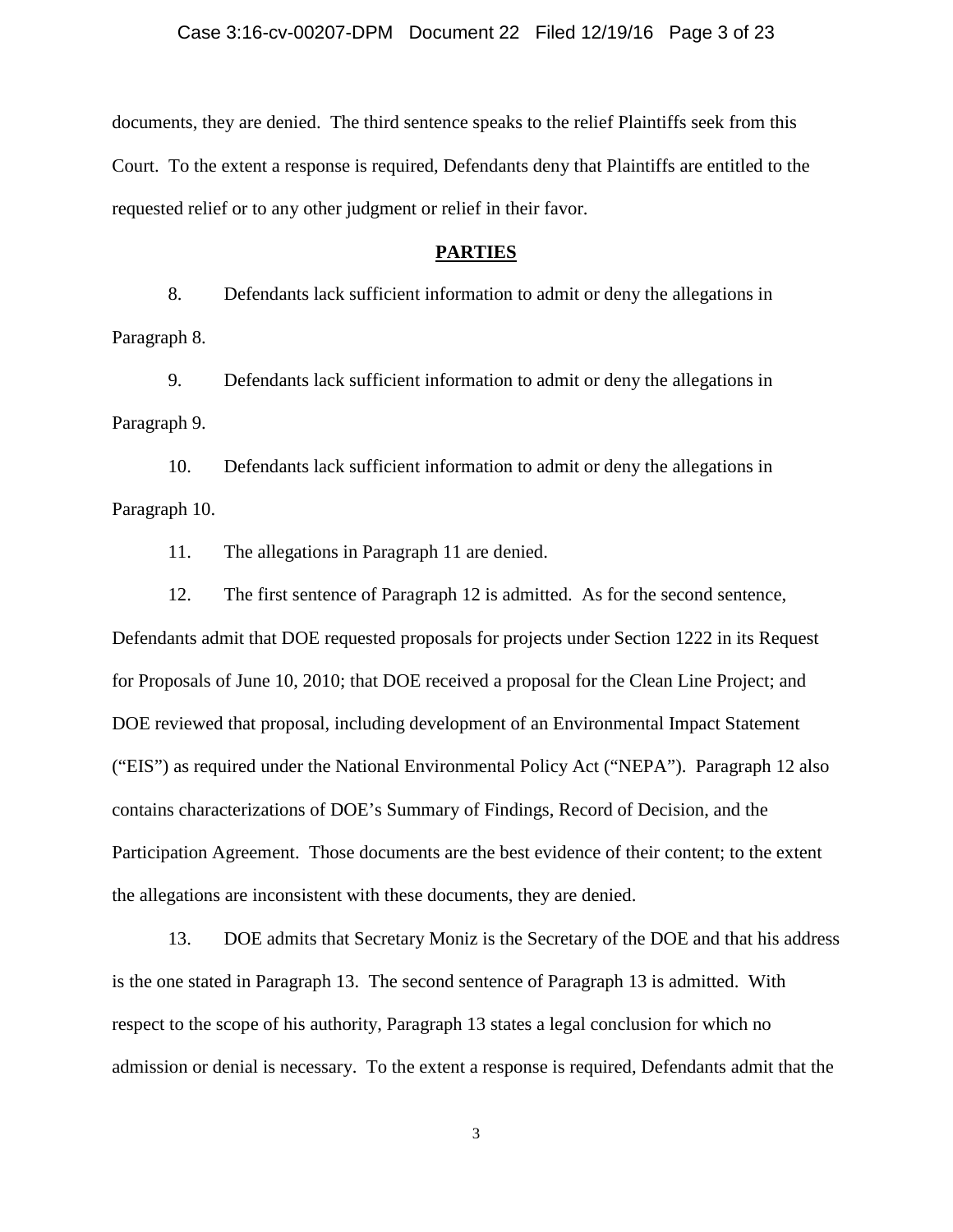### Case 3:16-cv-00207-DPM Document 22 Filed 12/19/16 Page 4 of 23

DOE is administered under the supervision and direction of the Secretary pursuant to 42 U.S.C. § 7131.

14. The allegations in the first sentence of Paragraph 14 are admitted. The allegations in the second sentence of Paragraph 14 are admitted only to the extent the SWPA consulted as required under Section 1222 of the Energy Policy Act ("EPAct").

15. With respect to the scope of Administrator Carpenter's authority, Paragraph 15 states a legal conclusion for which no admission or denial is necessary. To the extent a response is required, Administrator Carpenter possesses authority as provided in Section 1222 of the EPAct and 42 U.S.C. § 7152(a)(2). The remaining allegations in Paragraph 15 are admitted.

16. Paragraph 16 is Plaintiffs' characterization of Federal Defendants to which no response is required.

17. Paragraph 17 is Plaintiffs' characterization of Intervenor-Defendant to which no response is required from Federal Defendants. To the extent Plaintiffs characterize Intervenor-Defendant as developing the Project, both Defendants and Intervenor-Defendant are participating in the Project.

#### **JURISDICTION AND VENUE**

18. The allegations of Paragraph 18 are legal conclusions and therefore no response is required.

19. The allegations of Paragraph 19 are legal conclusions and therefore no response is required.

20. The allegations of Paragraph 20 are legal conclusions and therefore no response is required.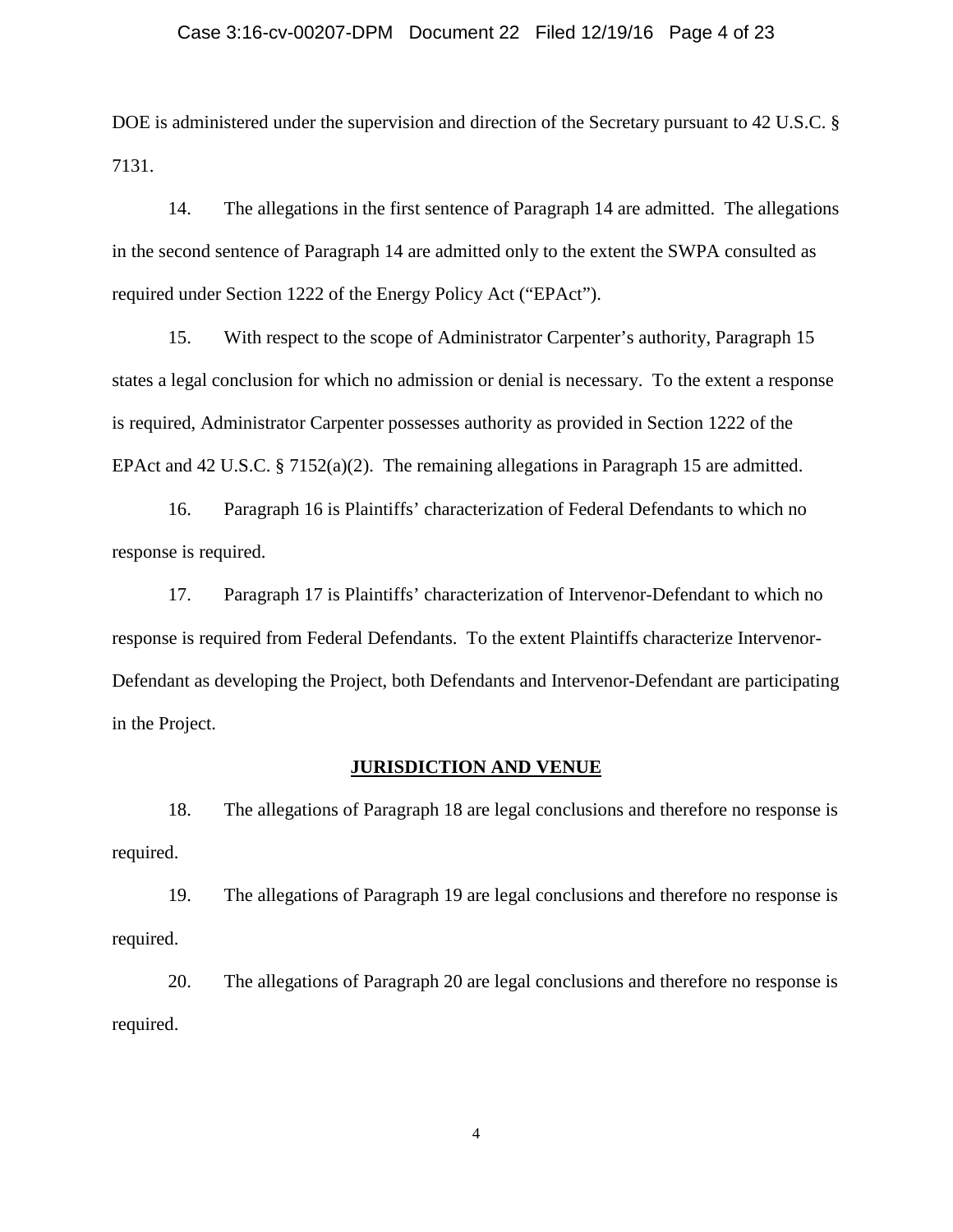### Case 3:16-cv-00207-DPM Document 22 Filed 12/19/16 Page 5 of 23

21. The allegations of Paragraph 21 are legal conclusions and therefore no response is required.

## **EXISTING FEDERAL AND STATE STATUTORY FRAMEWORK AND SITING AND APPROVING ELECTRIC TRANSMISSION LINE PROJECTS**

22. The allegations in Paragraph 22 are denied.

23. Paragraph 23 reflects Plaintiffs' characterization of Arkansas law, which is the best evidence of its contents. To the extent the allegations are inconsistent with the referenced statutes, they are denied.

24. Paragraph 24 reflects Plaintiffs' characterization of Arkansas law, which is the best evidence of its contents. To the extent the allegations are inconsistent with the referenced statute, they are denied.

25. Paragraph 25 reflects Plaintiffs' characterization of Arkansas law, which is the best evidence of its contents. To the extent the allegations are inconsistent with the referenced statute, they are denied.

26. Paragraph 26 reflects Plaintiffs' characterization of Arkansas law, which is the best evidence of its contents. To the extent the allegations are inconsistent with the referenced statute, they are denied.

27. Paragraph 27 reflects Plaintiffs' characterization of Arkansas law, which is the best evidence of its contents. To the extent the allegations are inconsistent with the referenced statute, they are denied.

28. Paragraph 28 reflects Plaintiffs' characterization of Arkansas law, which is the best evidence of its contents. To the extent the allegations are inconsistent with the referenced statute, they are denied.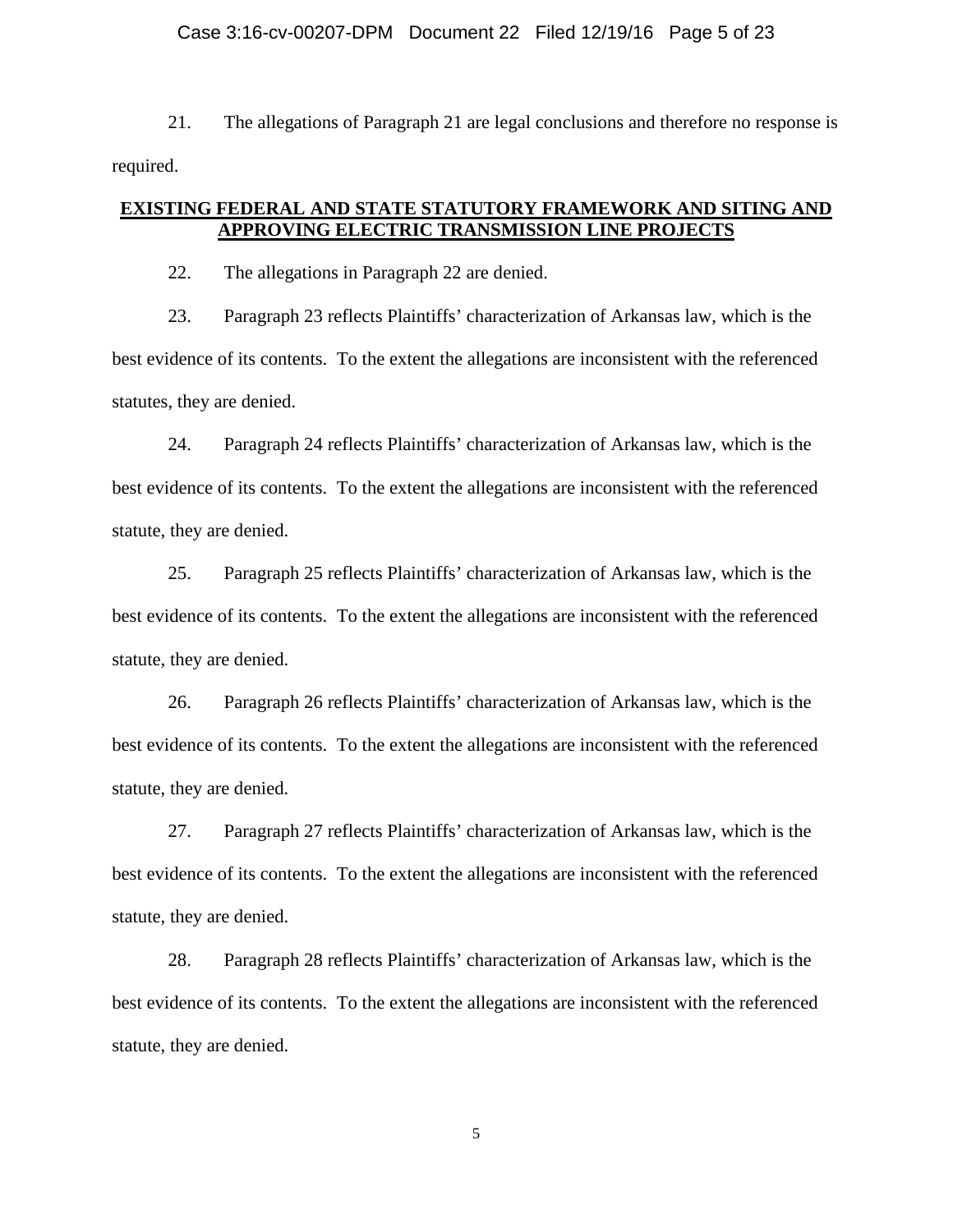### Case 3:16-cv-00207-DPM Document 22 Filed 12/19/16 Page 6 of 23

29. Paragraph 29 reflects Plaintiffs' characterization of Arkansas law, which is the best evidence of its contents. To the extent the allegations are inconsistent with the referenced statute, they are denied.

30. Paragraph 30 reflects Plaintiffs' characterization of Arkansas law, which is the best evidence of its contents. To the extent the allegations are inconsistent with the referenced statute, they are denied.

31. Paragraph 31 reflects Plaintiffs' characterization of Arkansas law, which is the best evidence of its contents. To the extent the allegations are inconsistent with the referenced statute, they are denied.

32. Paragraph 32 reflects Plaintiffs' characterization of the EPAct of 2005, which is the best evidence of its contents. To the extent the allegations are inconsistent with the EPAct of 2005, they are denied.

33. Paragraph 33 reflects Plaintiffs' characterization of Section 1222 of the EPAct of 2005, which is the best evidence of its contents. To the extent the allegations are inconsistent with that Section, they are denied.

34. Paragraph 34 reflects Plaintiffs' characterization of Section 1222 of the EPAct of 2005 and the Federal Power Act, which are the best evidence of their contents. To the extent the allegations are inconsistent with Section 1222 or the Federal Power Act, they are denied.

35. Paragraph 35 reflects Plaintiffs' characterization of Section 1222 of the EPAct of 2005, which is the best evidence of its contents. To the extent the allegations are inconsistent with that Section, they are denied.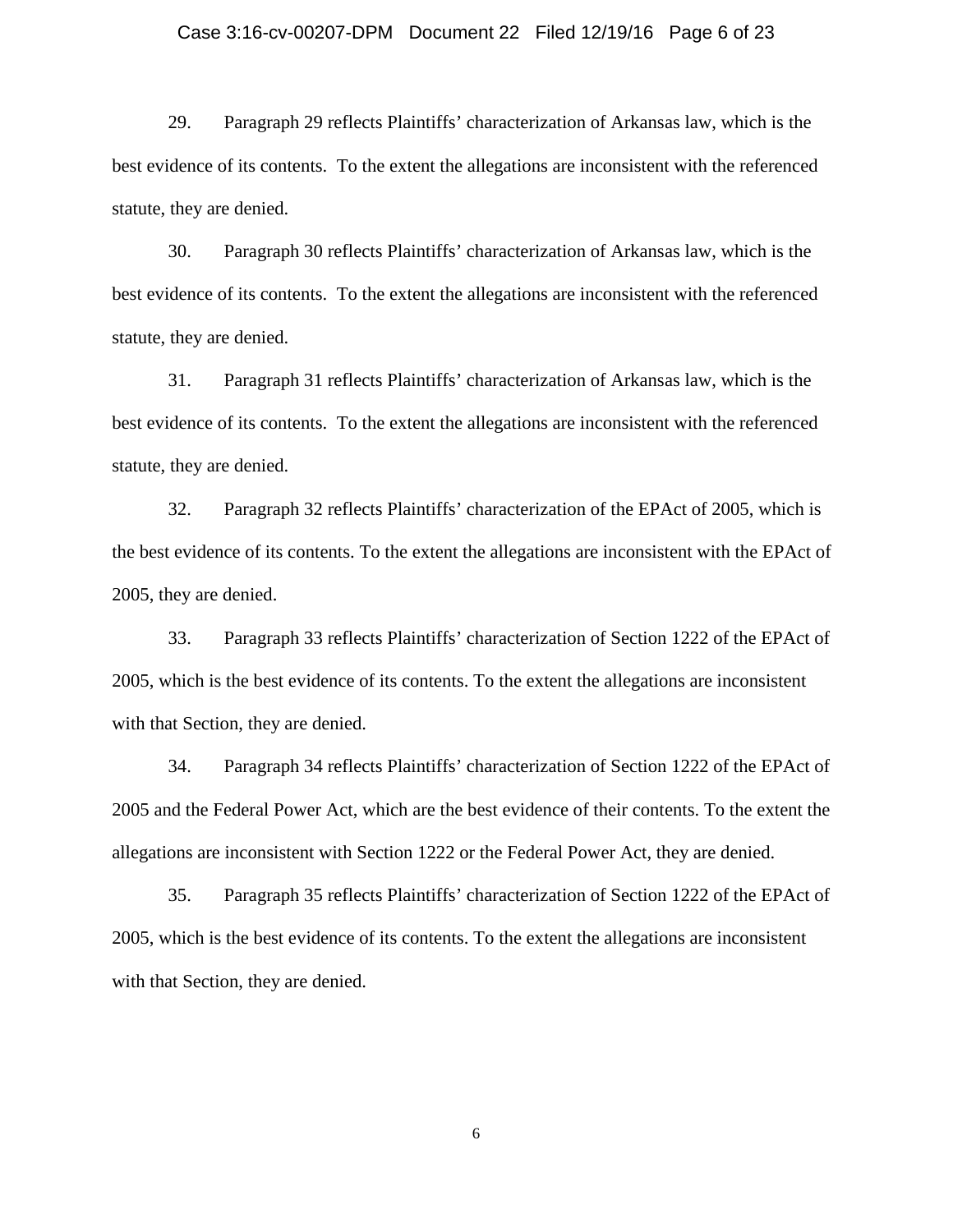### Case 3:16-cv-00207-DPM Document 22 Filed 12/19/16 Page 7 of 23

36. Paragraph 36 reflects Plaintiffs' characterization of Section 1222 of the EPAct of 2005, which is the best evidence of its contents. To the extent the allegations are inconsistent with that Section, they are denied.

37. Paragraph 37 reflects Plaintiffs' characterization of Section 1222 of the EPAct of 2005, which is the best evidence of its contents. To the extent the allegations are inconsistent with that Section, they are denied. Defendants admit that the first sentence accurately quotes a portion of 42 U.S.C. § 16421(f).

38. Paragraph 38 reflects Plaintiffs' characterization of Section 1222 of the EPAct of 2005, which is the best evidence of its contents. To the extent the allegations are inconsistent with that Section, they are denied. Defendants admit that the first sentence accurately quotes 42 U.S.C. § 16421(d)(2).

39. Paragraph 39 reflects Plaintiffs' characterization of Section 1222 of the EPAct of 2005, which is the best evidence of its contents. To the extent the allegations are inconsistent with that Section, they are denied.

### **PROCEDURAL BACKGROUND AND DEVELOPMENT OF CLEAN LINE'S PROJECT**

40. Paragraph 40 purports to quote a document attached to the Amended Complaint. That document is the best evidence of its contents. To the extent that the allegations are inconsistent with that document, they are denied.

41. Paragraph 41 offers Plaintiffs' interpretation of the document Plaintiffs refer to as "Clean Line's CCN Application," which is the best evidence of its contents. To the extent the allegations are inconsistent with that document, they are denied.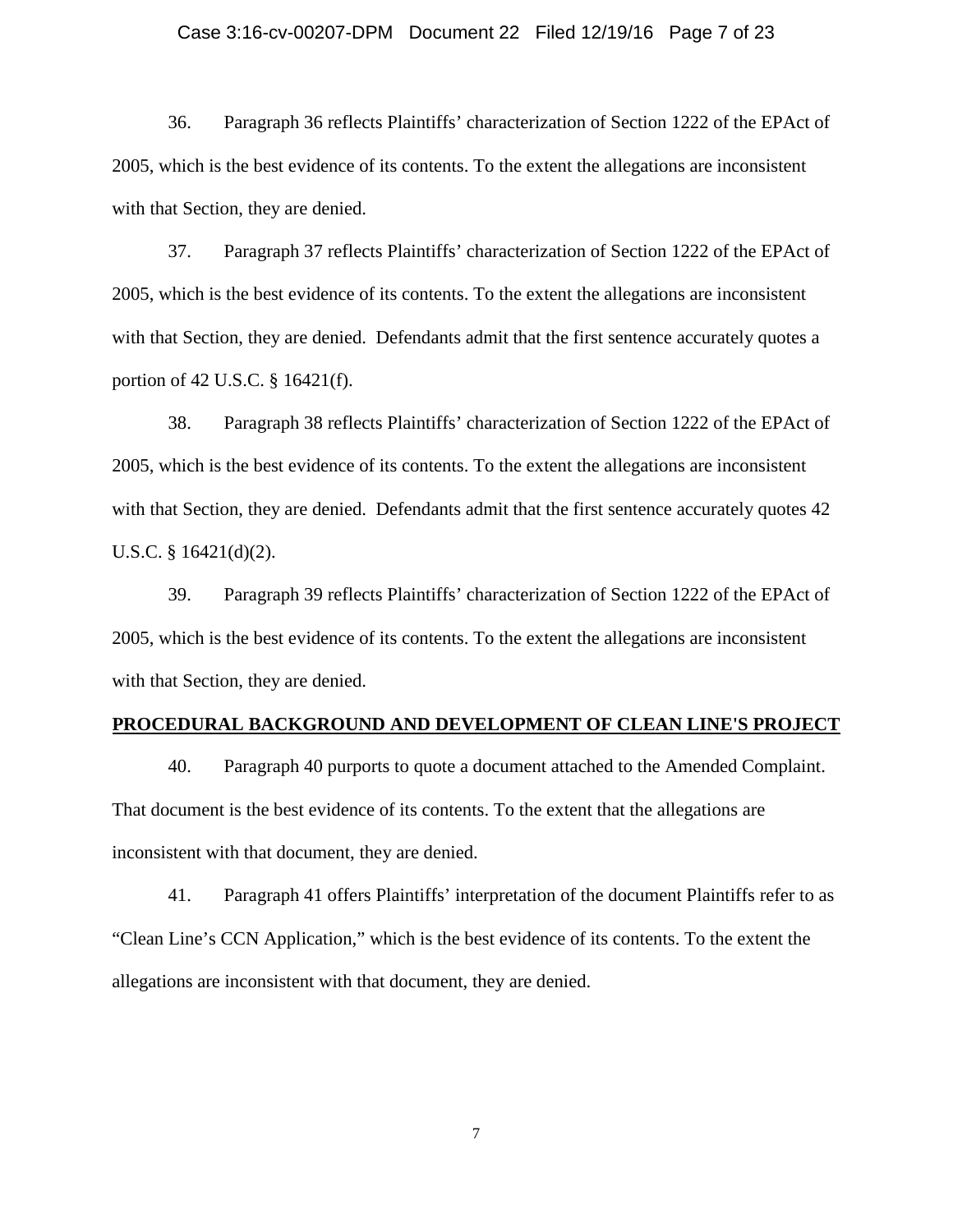### Case 3:16-cv-00207-DPM Document 22 Filed 12/19/16 Page 8 of 23

42. Paragraph 42 offers Plaintiffs' interpretation of the document Plaintiffs refer to as "Initial APSC Decision," which is the best evidence of its contents. To the extent the allegations are inconsistent with that document, they are denied.

43. Paragraph 43 offers Plaintiffs' interpretation of the document Plaintiffs refer to as "Initial APSC Decision," which is the best evidence of its contents. To the extent the allegations are inconsistent with that document, they are denied.

44. Paragraph 44 offers Plaintiffs' interpretation of the document Plaintiffs refer to as "Initial APSC Decision," which is the best evidence of its contents. To the extent the allegations are inconsistent with that document, they are denied.

45. Paragraph 45 offers Plaintiffs' interpretation of the document Plaintiffs refer to as "Initial APSC Decision," which is the best evidence of its contents. To the extent the allegations are inconsistent with that document, they are denied.

46. Paragraph 46 offers Plaintiffs' interpretation of documents filed as attachments to the Amended Complaint, which are the best evidence of their contents and speak for themselves. To the extent the allegations are inconsistent with those documents, they are denied. Upon information and belief, Defendants deny that Clean Line has violated the Arkansas Major Utility Act; Defendants lack information on which to admit or deny whether Clean Line has violated any other Arkansas law.

47. With respect to the first sentence of Paragraph 47, Defendants deny the allegations that Clean Line has represented to DOE that Clean Line will comply with Arkansas law as vague and overly broad. The second and third sentences quote the Participation Agreement, which is the best evidence of its own contents. Defendants admit that the second and third sentences of Paragraph 45 accurately quote the cited portions of the Participation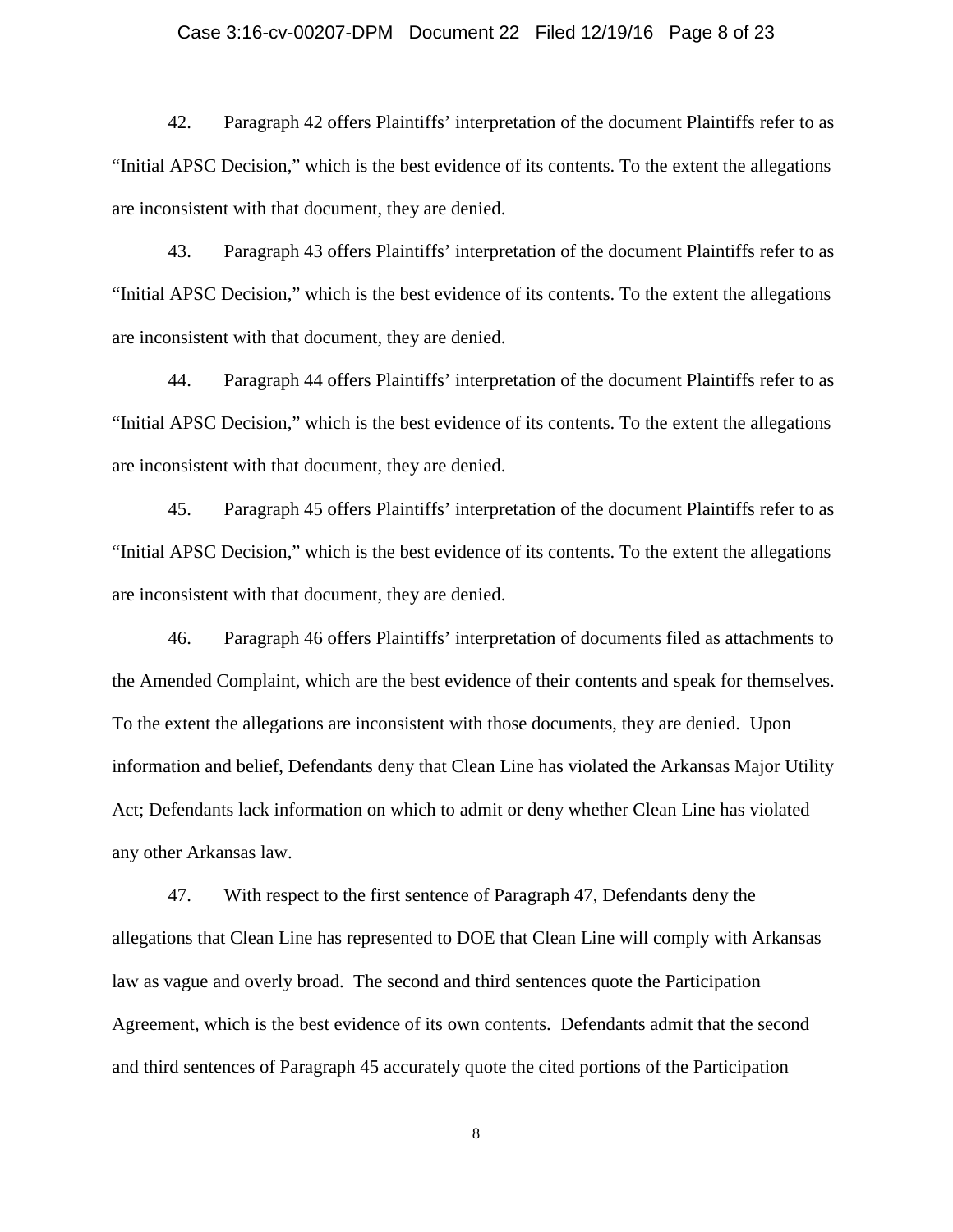### Case 3:16-cv-00207-DPM Document 22 Filed 12/19/16 Page 9 of 23

Agreement. Defendants have insufficient information to admit or deny the allegations in the fourth sentence.

48. Defendants admit that DOE published a Request for Proposals for New or Upgraded Transmission Line Projects Under Section 1222 of the EPAct of 2005 on June 10, 2010, requesting "Project Proposals from entities that are interested in providing contributed funds under Section 1222 of the Energy Policy Act of 2005 (EPAct) for Southwestern or Western's participation in the upgrade of existing transmission facilities owned by either PMA, or the construction of new transmission lines in the states in which either PMA operates."

49. Paragraph 49 characterizes the Request for Proposals published in the Federal Register. That document is the best evidence of its contents; to the extent the allegations are inconsistent with the document they are denied.

50. Defendants admit that Clean Line filed an application with DOE on or around July 6, 2010. The second sentence contains Plaintiffs' characterization of that application. The document is the best evidence of its contents; to the extent the allegations are inconsistent with the document they are denied. Defendants admit that on April 28, 2015, DOE issued a request for public comment "on the first complete application submitted in response to its June 10, 2010 Request for Proposals for New or Upgraded Transmission Line Projects Under Section 1222 of the Energy Policy Act of 2005." DOE's Notices: Application for Proposed Project for Clean Line Plains & Eastern Transmission Line, 80 Fed. Reg. 23,520 (Apr. 28, 2015), but deny the last sentence of Paragraph 48 in all other respects.

51. Defendants admit that Clean Line filed an update to its Part I Application in August 2011. The first sentence of Paragraph 51 also contains Plaintiffs' characterization of that document; the document is the best evidence of its contents, and to the extent the allegations are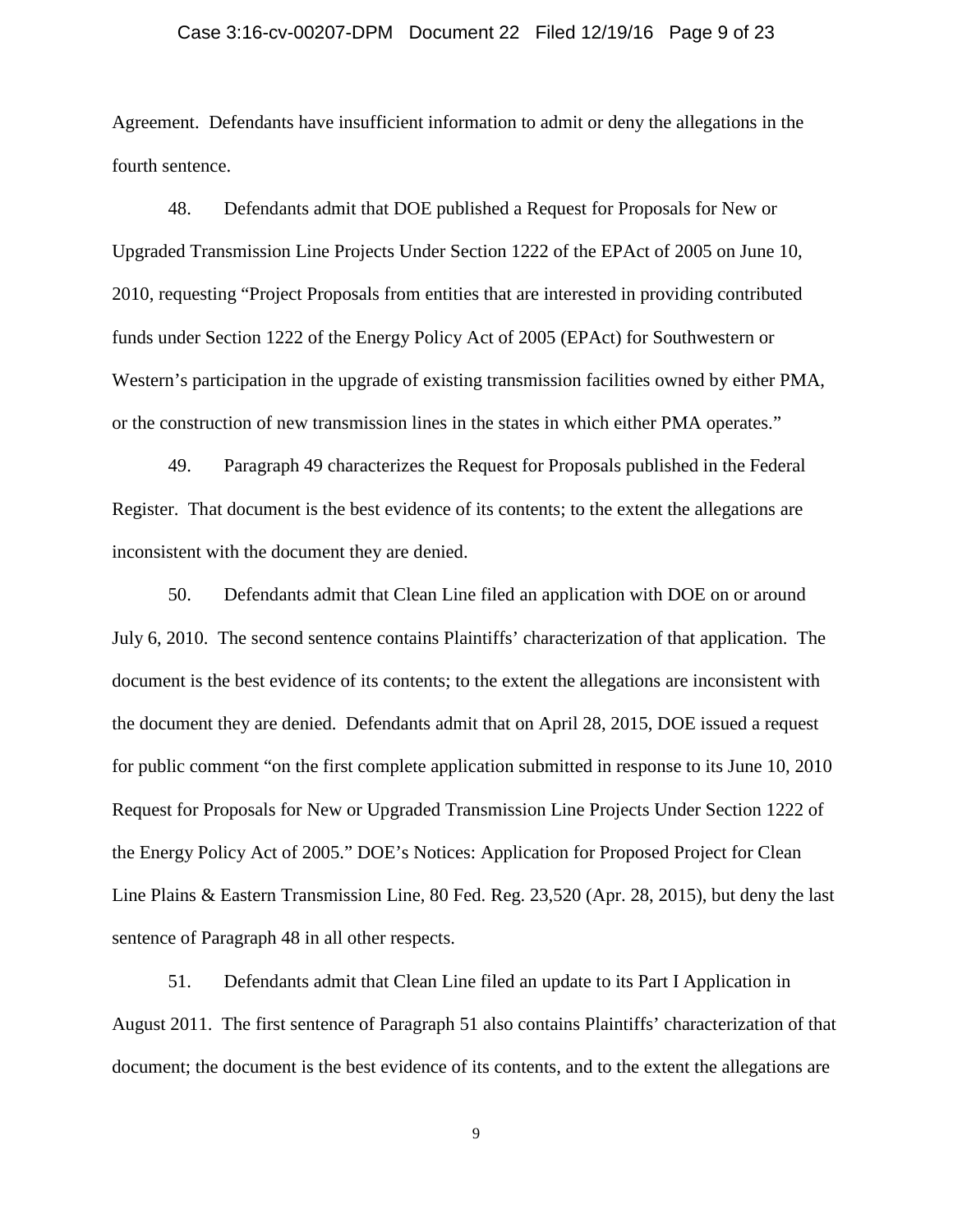### Case 3:16-cv-00207-DPM Document 22 Filed 12/19/16 Page 10 of 23

inconsistent with that document they are denied. Defendants deny the last sentence in Paragraph 49.

52. Defendants admit that the parties executed an Advanced Funding and Development Agreement on September 20, 2012. Paragraph 52 also contains Plaintiffs' characterization of the Agreement; the Agreement is the best evidence of its contents and to the extent the allegations are inconsistent with the Agreement they are denied. Defendants admit that upon DOE's entering the Agreement, DOE had not made a final determination on whether the Project satisfied any of the criteria in Section 1222(b). Defendants admit that as of September 12, 2012, they had not provided for any public review, comment or objection to either the Part I Application or the Updated Part I Application.

53. The allegations in Paragraph 53 contain Plaintiffs' characterization of DOE's Notice of Intent to Draft an Environmental Impact Statement and of the Draft Environmental Impact Statement ("DEIS"), which are the best evidence of their contents. To the extent the allegations are inconsistent with these documents, they are denied. Defendants admit that in the Draft Environmental Impact Statement they did not identify a preferred alternative because DOE "had not identified a preference for whether to participate with Clean Line in some manner as prescribed by Section [1](#page-9-0)222." DEIS at 2-91.<sup>1</sup>

54. Defendants admit the first part of the sentence in Paragraph 54, before the word "and." DOE lacks sufficient information to admit or deny the allegations that follow the word "and."

55. DOE admits that on April 28, 2015, it published a request for public comment on Clean Line's proposal for DOE participation in the Project under Section 1222. The second and

<span id="page-9-0"></span> <sup>1</sup> Found at: http://energy.gov/nepa/downloads/eis-0486-draft-environmental-impact-statement (follow link at EIS-0486: DEIS-Volume I (TOC-Sec. 3.13)).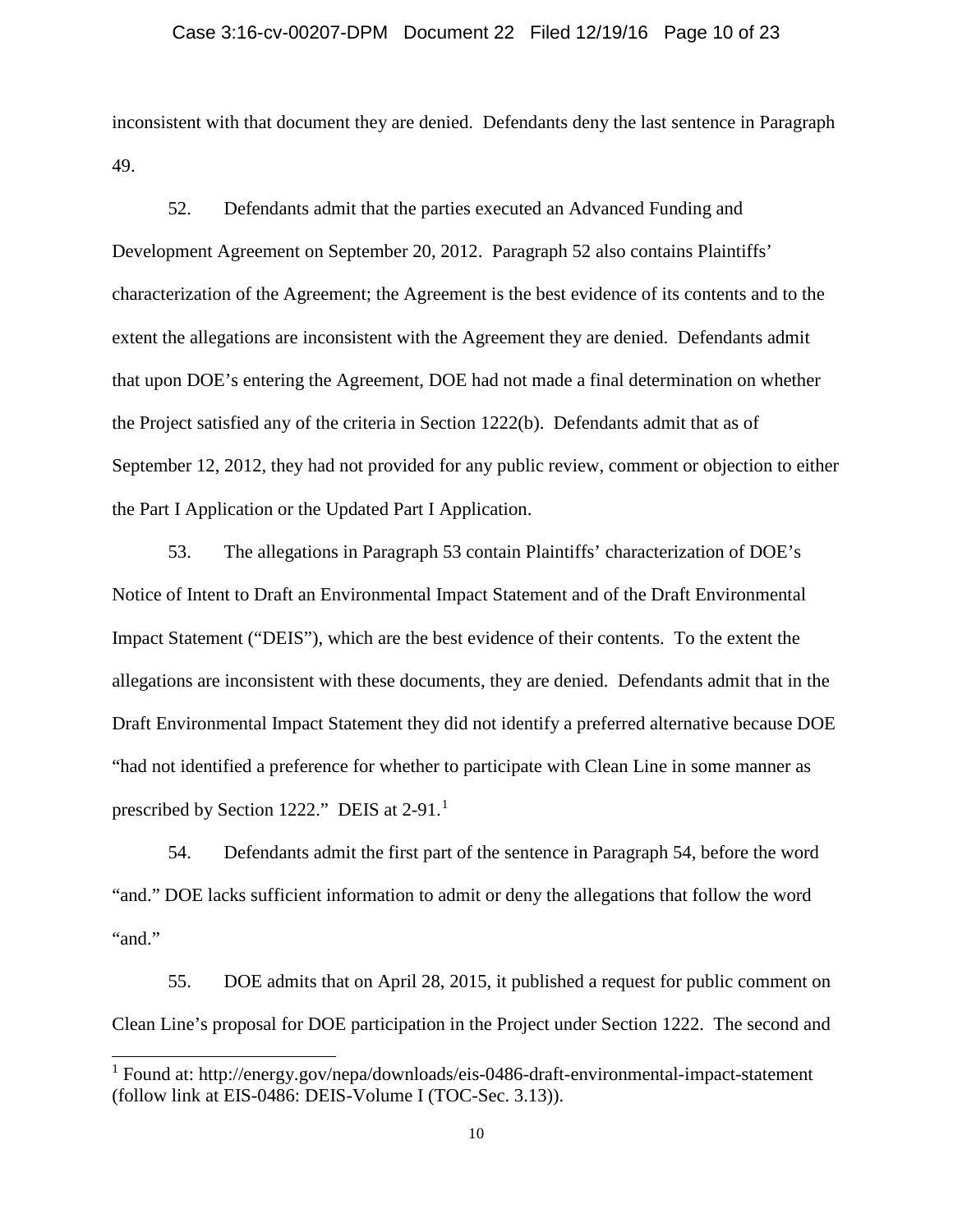### Case 3:16-cv-00207-DPM Document 22 Filed 12/19/16 Page 11 of 23

third sentences of Paragraph 55 characterize DOE's April 28, 2015 Federal Register notice, which is the best evidence of its own contents. To the extent Plaintiffs' allegations are inconsistent with DOE's April 28, 2015, Federal Register notice, they are denied.

56. The allegations in Paragraph 56 are denied.

57. The allegations in the first sentence of Paragraph 57 are admitted. The second sentence contains Plaintiffs' characterization of the final Environmental Impact Statement ("FEIS"). That document is the best evidence of its contents; to the extent the allegations are inconsistent with the document they are denied.

58. The allegations in Paragraph 58 are admitted.

59. Paragraph 59 characterizes the Record of Decision, which is the best evidence of its own contents. To the extent Plaintiffs' allegations are inconsistent with the Record of Decision, they are denied. Defendants admit that the proposed corridor traverses the State of Arkansas. Defendants deny that the Project will have the impacts on Plaintiffs' property interests as alleged in the last sentence of Paragraph 59.

60. Paragraph 60 contains Plaintiffs' characterization of the Participation Agreement. That document is the best evidence of its contents; to the extent the allegations are inconsistent with that document they are denied.

61. Paragraph 61 contains Plaintiffs' characterization of the Participation Agreement. That document is the best evidence of its contents; to the extent the allegations are inconsistent with that document they are denied.

62. Paragraph 62 contains Plaintiffs' characterization of the Participation Agreement. That document is the best evidence of its contents; to the extent the allegations are inconsistent with that document they are denied.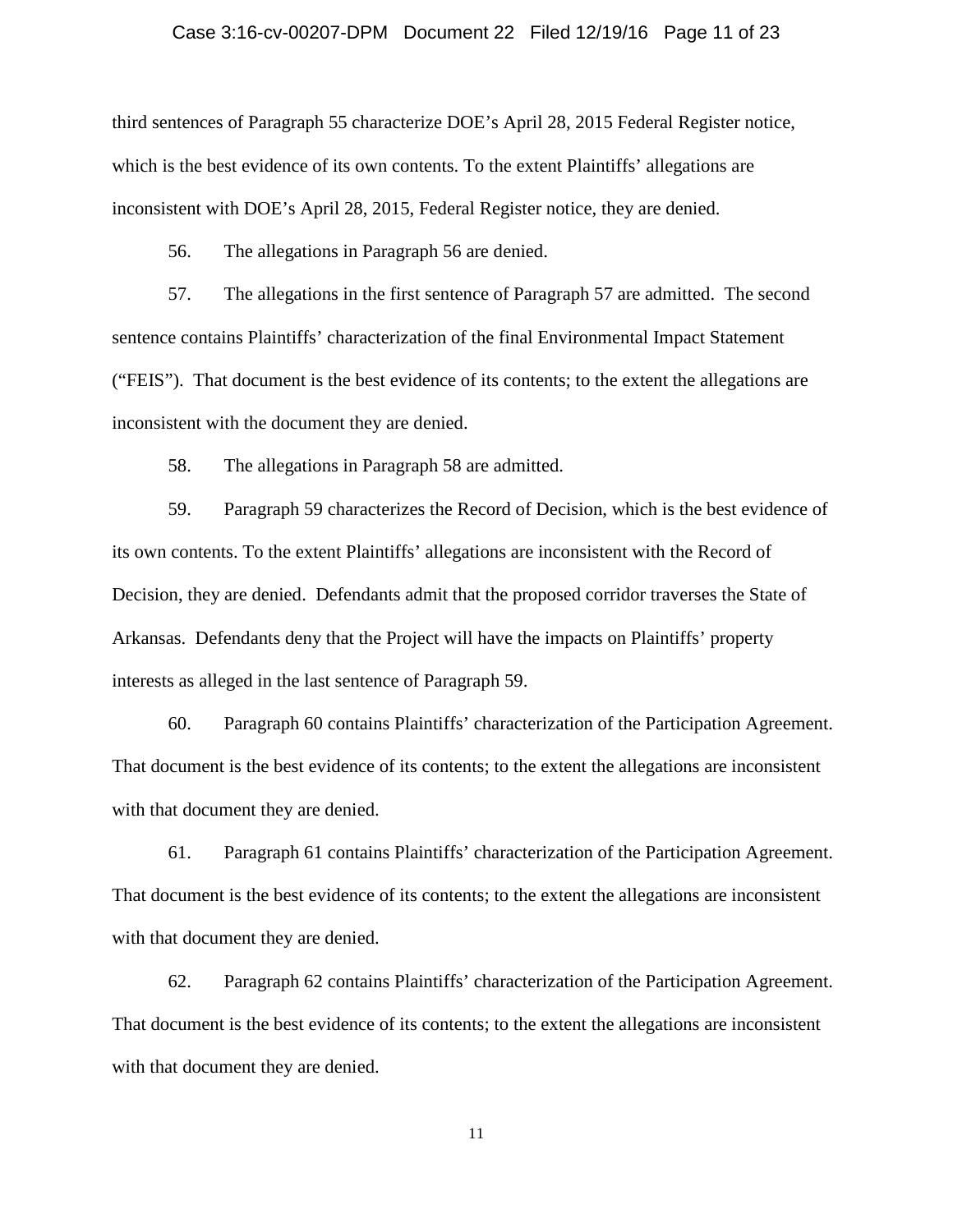### Case 3:16-cv-00207-DPM Document 22 Filed 12/19/16 Page 12 of 23

63. The allegations in Paragraph 63 reflect Plaintiffs' characterization of the Participation Agreement, which speaks for itself and is the best evidence of its contents. To the extent the allegations are inconsistent with the Participation Agreement, they are denied.

64. The first and second sentences of Paragraph 64 offer Plaintiffs' characterization of the Participation Agreement, which is the best evidence of its own contents. To the extent the allegations are inconsistent with the Participation Agreement, they are denied. With respect to the third sentence of Paragraph 64, Defendants admit that Plaintiffs and Plaintiffs' members are not parties to the Participation Agreement, but deny the remainder of the sentence.

65. The allegations in Paragraph 65 reflect Plaintiffs' opinions, to which no response is required. To the extent a response is required, the allegations are denied.

66. The allegations in the first four sentences of Paragraph 66 reflect Plaintiffs' characterization of the Participation Agreement, which is the best evidence of its contents. To the extent the allegations are inconsistent with the Participation Agreement, they are denied. The final sentence of Paragraph 66 is denied.

67. The allegations in the first two sentences of Paragraph 67 reflect Plaintiffs' characterization of the Record of Decision, which is the best evidence of its contents. To the extent the allegations are inconsistent with the Record of Decision, they are denied. The third sentence of Paragraph 67 is denied. Defendants do not have sufficient information to admit or deny the fourth sentence.

68. The first, second, and fourth sentences of Paragraph 68 contain Plaintiffs' characterizations of the Participation Agreement, which is the best evidence of its own contents. To the extent Plaintiffs' allegations are inconsistent with the Participation Agreement, they are denied. The third sentence of Paragraph 68 is denied.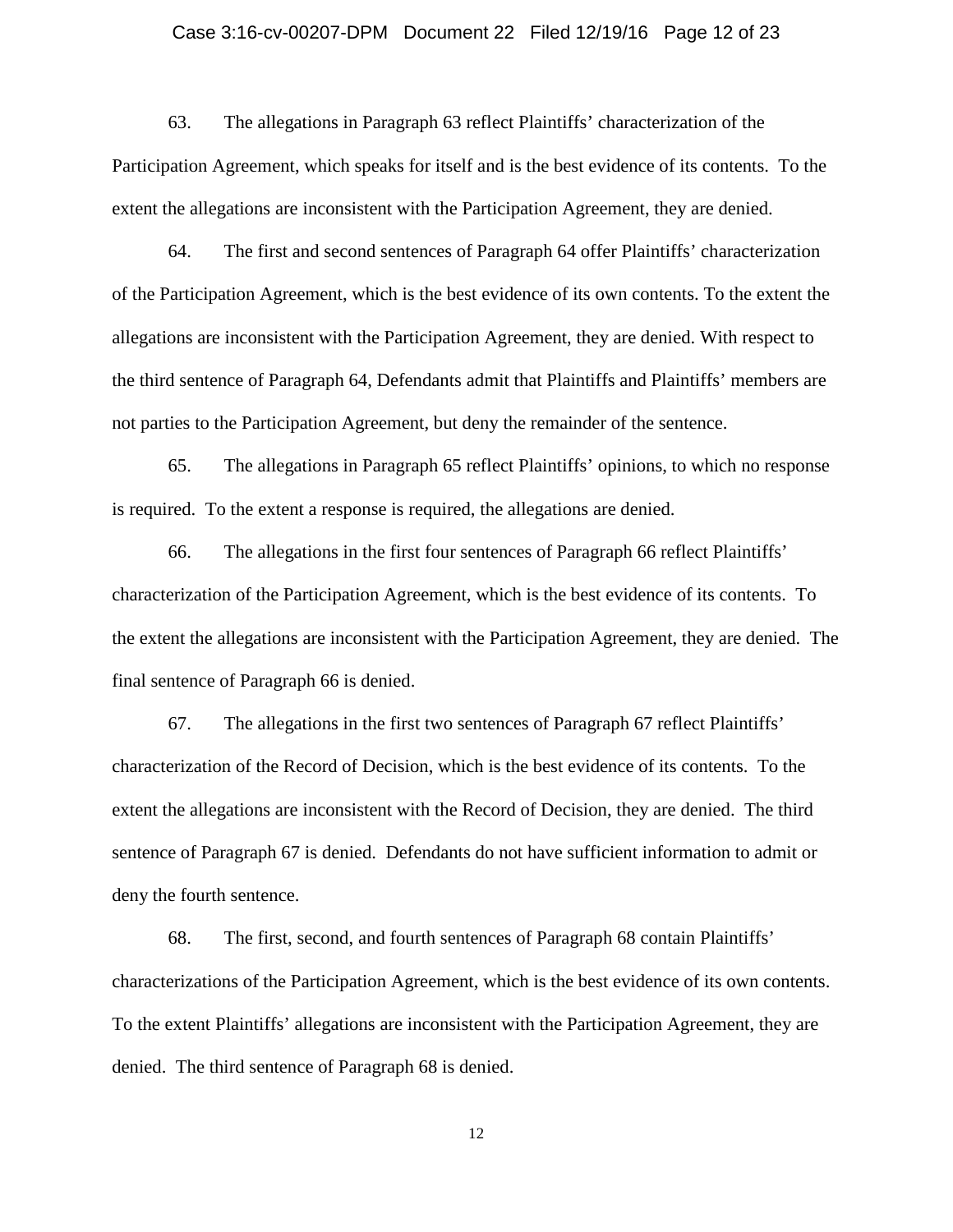69. The allegations in Paragraph 69 are denied.

70. The allegations in Paragraph 70 are denied.

## **FIRST CAUSE OF ACTION** *Violation of the Administrative Procedure Act and Section 1222 of the EPAct*

71. Defendants reassert and incorporate their responses to the allegations in Paragraphs 1 to 70.

72. The allegations in Paragraph 72 are denied.

73. Paragraph 73 contains Plaintiffs' legal interpretation of Section 1222 of the EPAct

of 2005, to which no response is required. To the extent the allegations are inconsistent with

Section 1222, they are denied.

74. The first sentence contains Plaintiffs' legal conclusions of Arkansas law, to which

no response is required. To the extent the allegations are inconsistent with Arkansas law, they

are denied. The second sentence contains Plaintiffs' characterization of the Decision

Documents. Those documents are the best evidence of their contents; to the extent the

allegations are inconsistent with the documents they are denied.

75. The allegations in Paragraph 75 are denied.

76. The allegations in Paragraph 76 are denied.

# **SECOND CAUSE OF ACTION** *Applicability and Compliance with the Utility Facility Environmental and Economic Protection Act*

77. Defendants reassert and incorporate their responses to the allegations in Paragraphs 1 to 76.

78. Paragraph 78 contains Plaintiffs' legal conclusions of Arkansas law, to which no response is required. To the extent the allegations are inconsistent with Arkansas law, they are denied.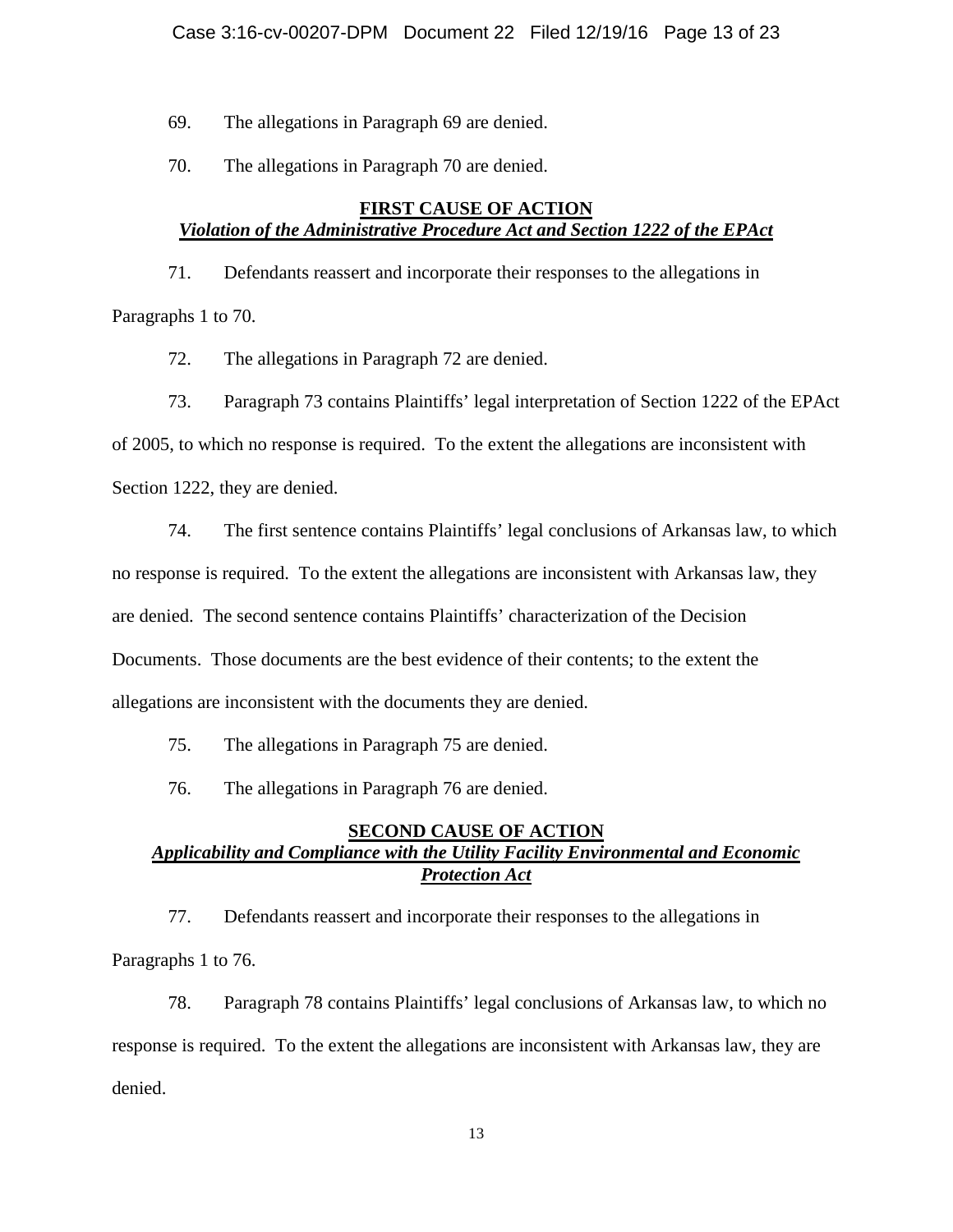### Case 3:16-cv-00207-DPM Document 22 Filed 12/19/16 Page 14 of 23

79. The allegations in Paragraph 79 reflect Plaintiffs' legal conclusions, to which no response is required. To the extent the allegations are inconsistent with Arkansas law, they are denied.

80. The allegations in Paragraph 80 reflect Plaintiffs' legal conclusions, to which no response is required. To the extent the allegations are inconsistent with Arkansas law, they are denied.

81. The allegations in Paragraph 81 reflect Plaintiffs' characterizations of the DOE Decision Documents, which are the best evidence of their contents. To the extent the allegations are inconsistent with the Decision Documents, they are denied. Defendants admit that neither DOE nor SWPA has received a CECPN from the Arkansas Public Service Commission ("APSC") for the facilities planned for the Project in Arkansas. Upon information and belief, Defendants admit that Clean Line has not received a CECPN from the APSC for those facilities. Defendants admit that Exhibit D contains the text quoted in the fourth sentence of Paragraph 81.

82. The allegations in the first sentence of Paragraph 82 reflect Plaintiffs' characterizations of the Participation Agreement, and the allegations in the second sentence of Paragraph 82 reflect Plaintiffs' characterizations of APSC Order No. 9. Both documents are the best evidence of their own contents. To the extent Plaintiffs' allegations are inconsistent with the Participation Agreement or APSC Order No. 9, they are denied.

83. The allegations in the first sentence of Paragraph 83 reflect Plaintiffs' characterization of Clean Line's filings with the Federal Energy Regulatory Commission, which are the best evidence of their contents. To the extent those allegations are inconsistent with these filings, they are denied. The allegations in the second sentence of Paragraph 83 reflect Plaintiffs'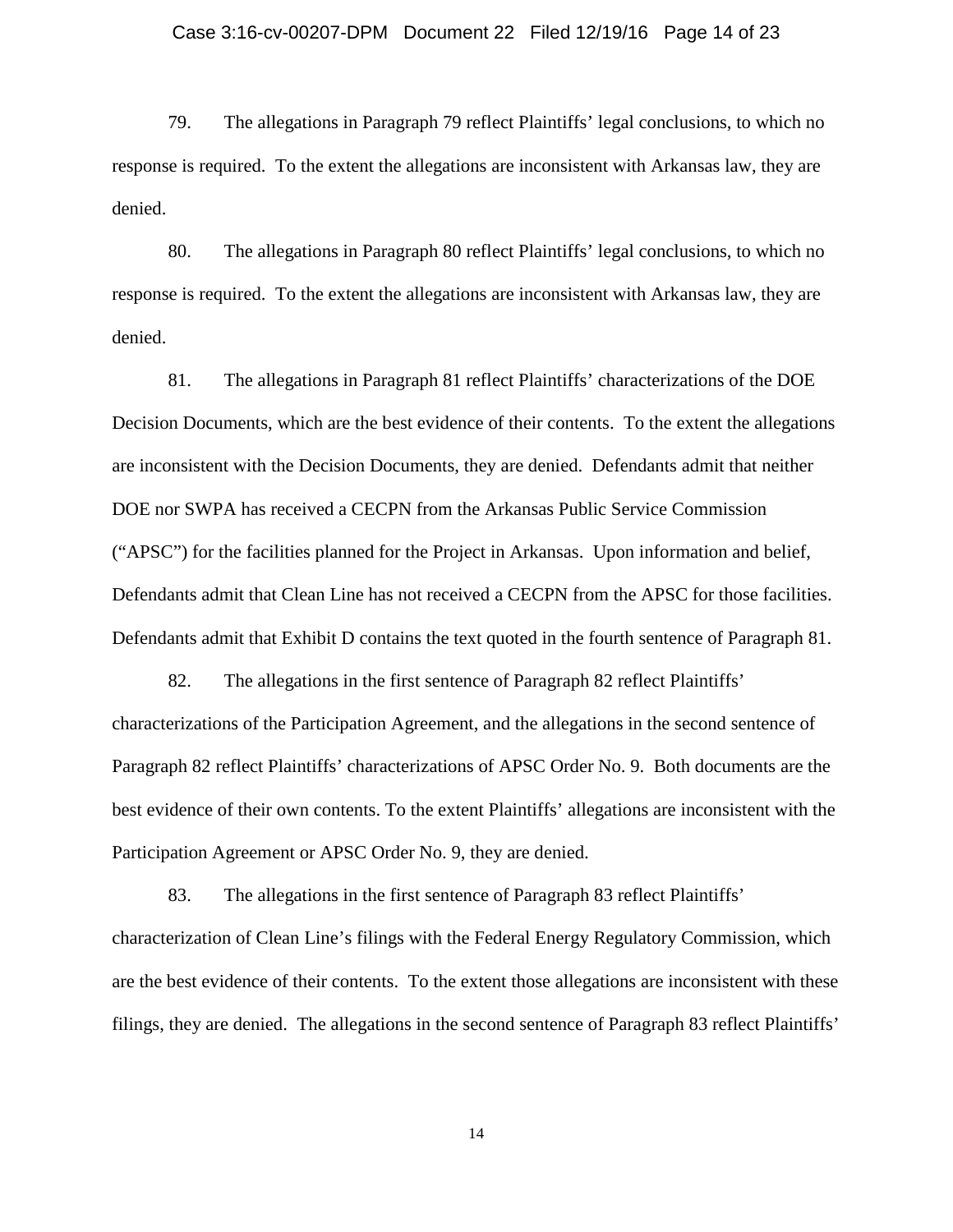### Case 3:16-cv-00207-DPM Document 22 Filed 12/19/16 Page 15 of 23

legal conclusion, to which no response is required. To the extent a response is required, they are denied.

84. The allegations in Paragraph 84 reflect Plaintiffs' characterization of the Participation Agreement, which is the best evidence of its contents. To the extent the allegations are inconsistent with the Participation Agreement, they are denied.

85. Paragraph 85 reflects Plaintiffs' request for relief, to which no response is required. To the extent a response is required, the requested relief should be denied.

## **THIRD CAUSE OF ACTION** *Violation of the Administrative Procedure Act Section 1222 of the EPAct*

86. Defendants reassert and incorporate their responses to the allegations in Paragraphs 1 to 85.

87. Defendants admit that the first sentence of Paragraph 87 contains an accurate quotation from Section 1222 of the EPAct of 2005. The allegations in the second and third sentences of Paragraph 87 reflect Plaintiffs' characterization of the Participation Agreement, which is the best evidence of its contents. To the extent the allegations are inconsistent with the Participation Agreement, they are denied. The final sentence is denied.

88. The allegations in Paragraph 88 reflect Plaintiffs' characterization of Section 1222 of the EPAct of 2005, which is the best evidence of its contents. To the extent the allegations are inconsistent with Section 1222, they are denied.

89. The allegations in Paragraph 89 reflect Plaintiffs' characterization of the Participation Agreement, which is the best evidence of its contents. To the extent the allegations are inconsistent with the Participation Agreement, they are denied.

90. The allegations in Paragraph 90 are denied.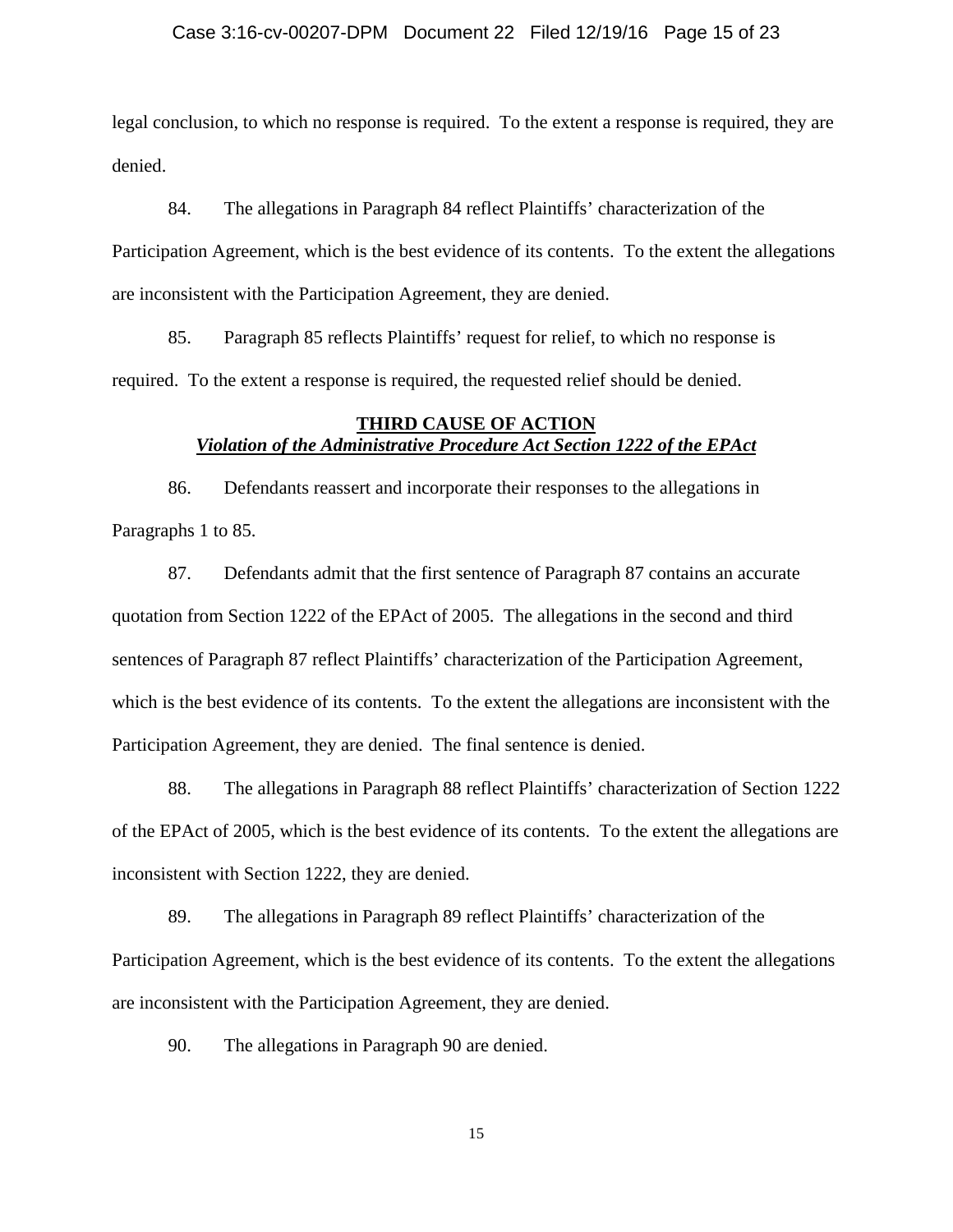## **FOURTH CAUSE OF ACTION** *Violation of the Administrative Procedure Act*

91. Defendants reassert and incorporate their responses to the allegations in Paragraphs 1 to 90.

92. The allegations of Paragraph 92 are legal conclusions and therefore no response is required.

93. The allegations in Paragraph 93 are denied.

94. The allegations in the first sentence of Paragraph 94 reflect Plaintiffs'

characterization of Section 1222 of the EPAct of 2005, which is the best evidence of its contents. To the extent the allegations are inconsistent with Section 1222, they are denied. The second sentence of Paragraph 94 reflects a quote from Webster's Dictionary, which is the best evidence of its contents. The second sentence also reflects Plaintiffs' legal conclusion, to which no response is needed. To the extent a response is required, that conclusion is denied.

95. The allegations in the first and third sentences of Paragraph 95 reflect Plaintiffs' characterization of DOE's Summary of Findings, which is the best evidence of its contents. To the extent the allegations are inconsistent with the Summary of Findings, they are denied. The allegations in the second sentence of paragraph 95 are denied.

96. The allegations in Paragraph 96 reflect Plaintiffs' characterization of DOE's Summary of Findings, which is the best evidence of its contents. To the extent the allegations are inconsistent with the Summary of Findings, they are denied.

97. The allegations in Paragraph 97 are denied.

98. Paragraph 98 contains Plaintiffs' legal characterization of Section 1222 of the EPAct of 2005. To the extent the allegations are inconsistent with Section 1222, they are denied.

99. The allegations in Paragraph 99 are denied.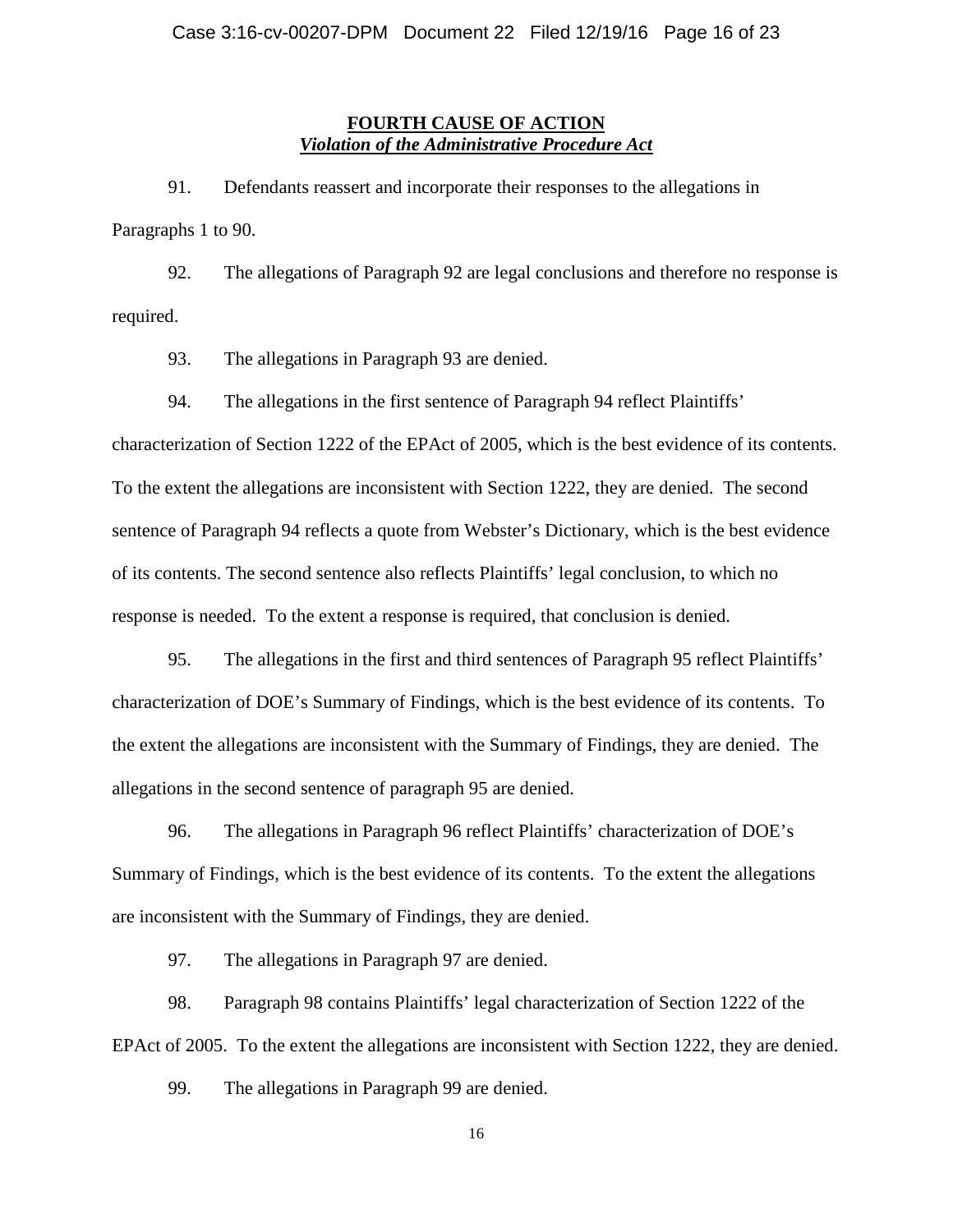### Case 3:16-cv-00207-DPM Document 22 Filed 12/19/16 Page 17 of 23

100. Defendants admit that the Federal Power Act defines "Transmission Organization" as set forth in 16 U.S.C. § 796(29).

101. Paragraph 101 reflects Plaintiffs' characterizations of the Summary of Findings, which is the best evidence of its contents. To the extent Plaintiffs' allegations are inconsistent with the Summary of Findings, they are denied.

102. Defendants admit that the Southwest Power Pool ("SPP") is a transmission organization operating in the central United States including the area where power may be generated for transmission over the Project. The remainder of the first sentence reflects Plaintiffs' opinions, to which no response is required. The second sentence of Paragraph 102 quotes from the 2016 SPP Transmission Expansion Plan Report, which is the best evidence of its own contents. To the extent the allegations are inconsistent with the Report, they are denied. The third sentence of Paragraph 102 contains Plaintiffs' opinions and legal conclusions, to which no response is required. To the extent a response is required to those allegations, they are denied. Defendants admit that the Midcontinent Independent System Operator is a transmission organization operating in the area where the Project's proposed Arkansas converter station will be located. The MTEP 15 is the best evidence of its own contents. To the extent the allegations in the fourth sentence are inconsistent with MTEP 15, they are denied. Any remaining allegations in Paragraph 102 are denied.

103. The allegations in Paragraph 103 are denied.

104. Paragraph 104 contains Plaintiffs' characterizations of the SPP Integrated Transmission Plan 20-Year Assessment Report, which is the best evidence of its own contents. To the extent Plaintiffs' allegations are inconsistent with that Report, they are denied. Paragraph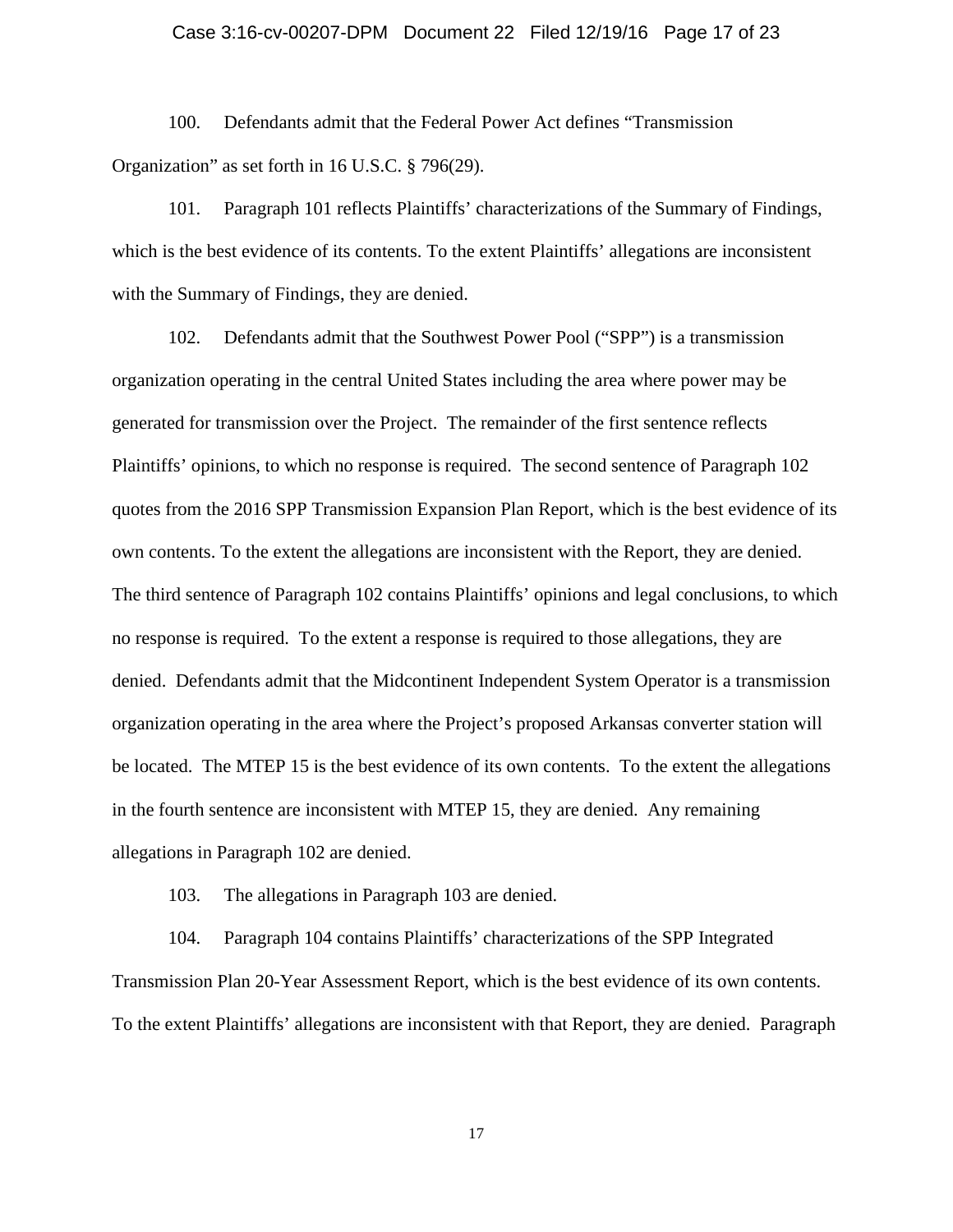### Case 3:16-cv-00207-DPM Document 22 Filed 12/19/16 Page 18 of 23

104 also contains Plaintiffs' opinions and legal conclusions, to which no response is required. To the extent a response is required to those allegations, they are denied.

105. The allegations in Paragraph 105 are denied.

106. The allegations in Paragraph 106 are denied.

107. Paragraph 107 contains Plaintiffs' legal interpretation of Section 1222 of the

EPAct of 2005, to which no response is necessary. To the extent a response is required,

Paragraph 107 is denied.

108. Paragraph 108 contains Plaintiffs' characterization of two documents published in the Federal Register. Those documents are the best evidence of their contents; to the extent the allegations are inconsistent with the documents, they are denied.

109. The allegations in Paragraph 109 are denied.

110. The allegations in Paragraph 110 are denied.

111. The allegations in Paragraph 111 are denied.

### **FIFTH CAUSE OF ACTION**

# *Violation of the Administrative Procedure Act and the 5th Amendment Right to Due Process*

112. Defendants reassert and incorporate their responses to the allegations in

Paragraphs 1 to 111.

113. The allegations of Paragraph 113 are legal conclusions and therefore no response

is required.

114. The allegations of Paragraph 114 are legal conclusions and therefore no response

is required.

115. The allegations in Paragraph 115 are denied.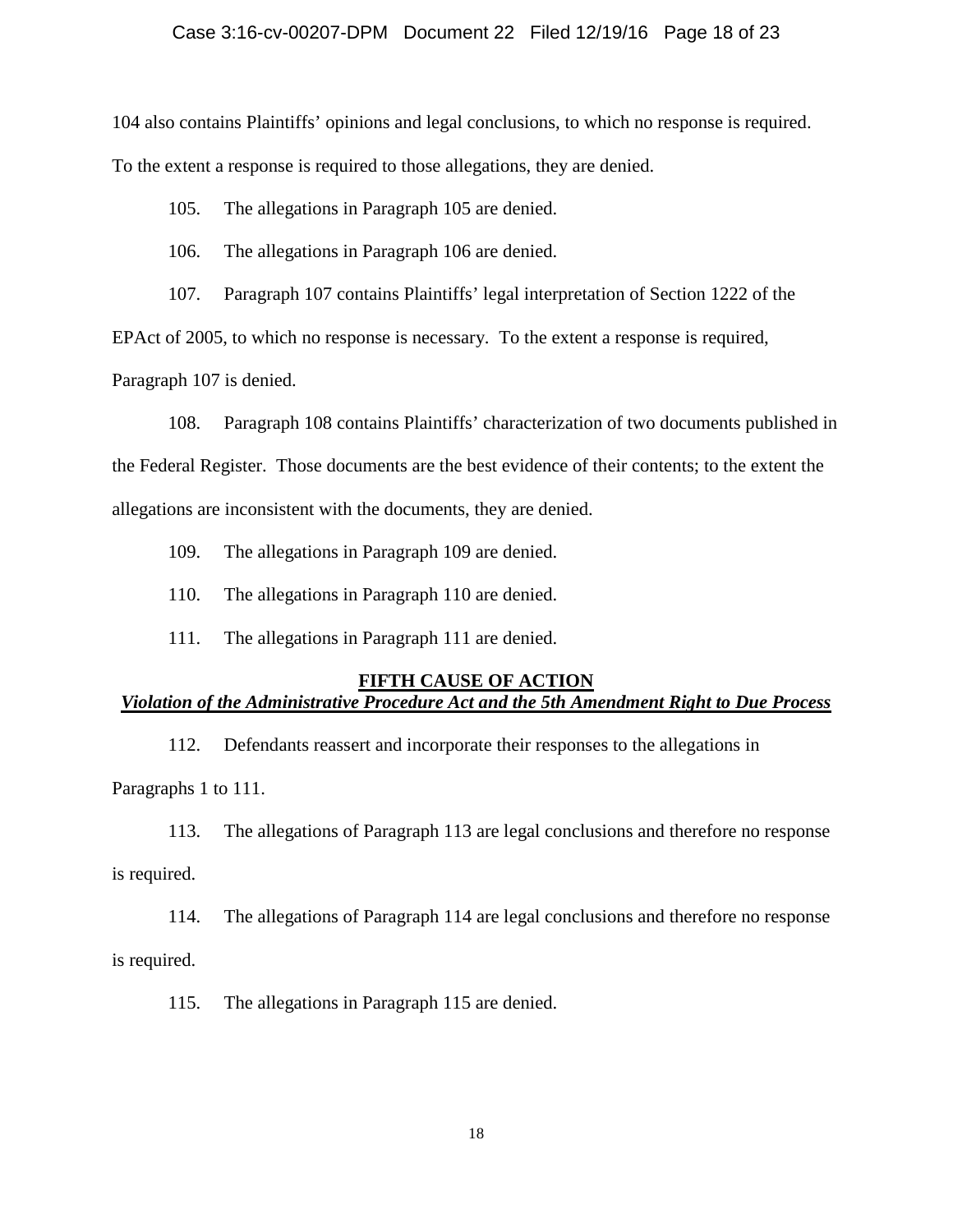### Case 3:16-cv-00207-DPM Document 22 Filed 12/19/16 Page 19 of 23

116. Paragraph 116 contains Plaintiffs' characterization of the Record of Decision.

That document is the best evidence of its contents; to the extent the allegations are inconsistent with that document, they are denied.

117. The allegations in Paragraph 117 are denied.

118. The allegations of Paragraph 118 are legal conclusions and therefore no response is required.

119. The allegations in Paragraph 119 reflect Plaintiffs' legal conclusions, to which no response is required. To the extent a response is required, the allegations are denied.

120. The allegations in Paragraph 120 reflect Plaintiffs' opinions and legal conclusions, to which no response is required. To the extent a response is required, the allegations are denied.

121. The allegations in Paragraph 121 reflect Plaintiffs' opinions and legal conclusions, to which no response is required. To the extent a response is required, the allegations are denied.

122. The allegations in Paragraph 122 are denied.

123. The allegations in the first sentence of Paragraph 123 are admitted. The remaining allegations in paragraph 123 reflect Plaintiffs' characterization of the Participation Agreement, which is the best evidence of its contents. To the extent the allegations are inconsistent with the Participation Agreement, they are denied.

124. Paragraph 124 reflects Plaintiffs' legal predictions and conclusions, to which no response is required. To the extent a response is required, the allegations are denied.

125. The allegations in Paragraph 125 reflect Plaintiffs' opinions and legal conclusions to which no response is required. To the extent a response is required, the allegations are denied.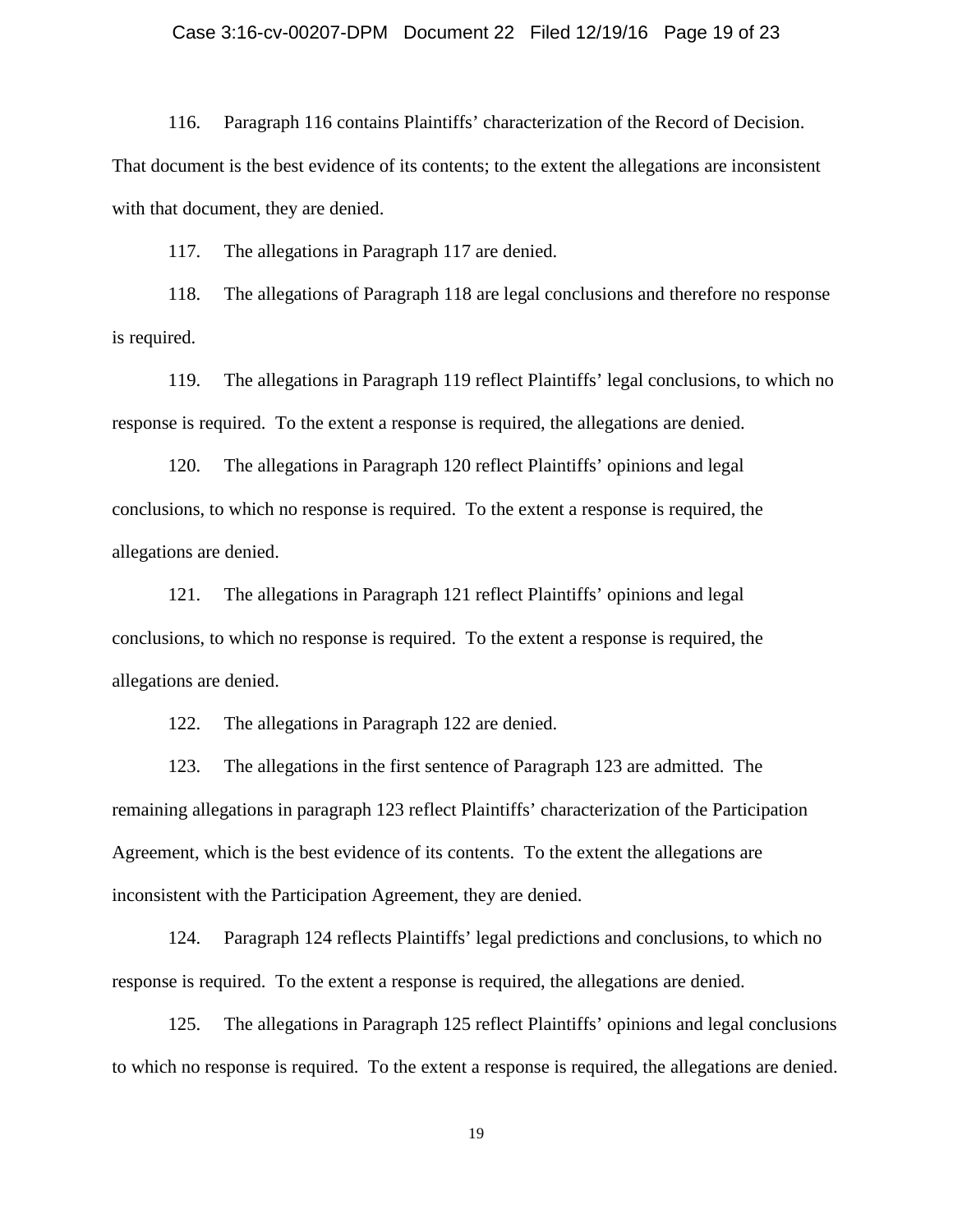126. The allegations in Paragraph 126 are denied.

## **PRAYER FOR RELIEF**

The balance of the Amended Complaint provides Plaintiffs' prayer for relief to which no answer is required. To the extent a response is deemed required, Defendants deny that Plaintiffs are entitled to the requested relief or to any relief whatsoever.

### **GENERAL DENIAL**

All of the allegations in Plaintiffs' Amended Complaint which have not been specifically admitted, denied, or otherwise answered are hereby denied.

#### **AFFIRMATIVE DEFENSES**

The United States asserts the following defenses. Nothing herein may be construed to suggest that the United States bears the burden of proof on any of the issues set forth below. These defenses are based upon the information currently available to the United States, and the United States reserves the right to assert additional defenses upon discovery of additional information.

#### **FIRST DEFENSE**

Plaintiffs have failed to exhaust their administrative remedies as to some or all of their claims.

#### **SECOND DEFENSE**

Plaintiffs fail to state a claim for which relief may be granted as to some or all of their claims for relief.

#### **THIRD DEFENSE**

Some or all of Plaintiffs' claims are not ripe, and therefore the Court lacks subject matter jurisdiction over those claims.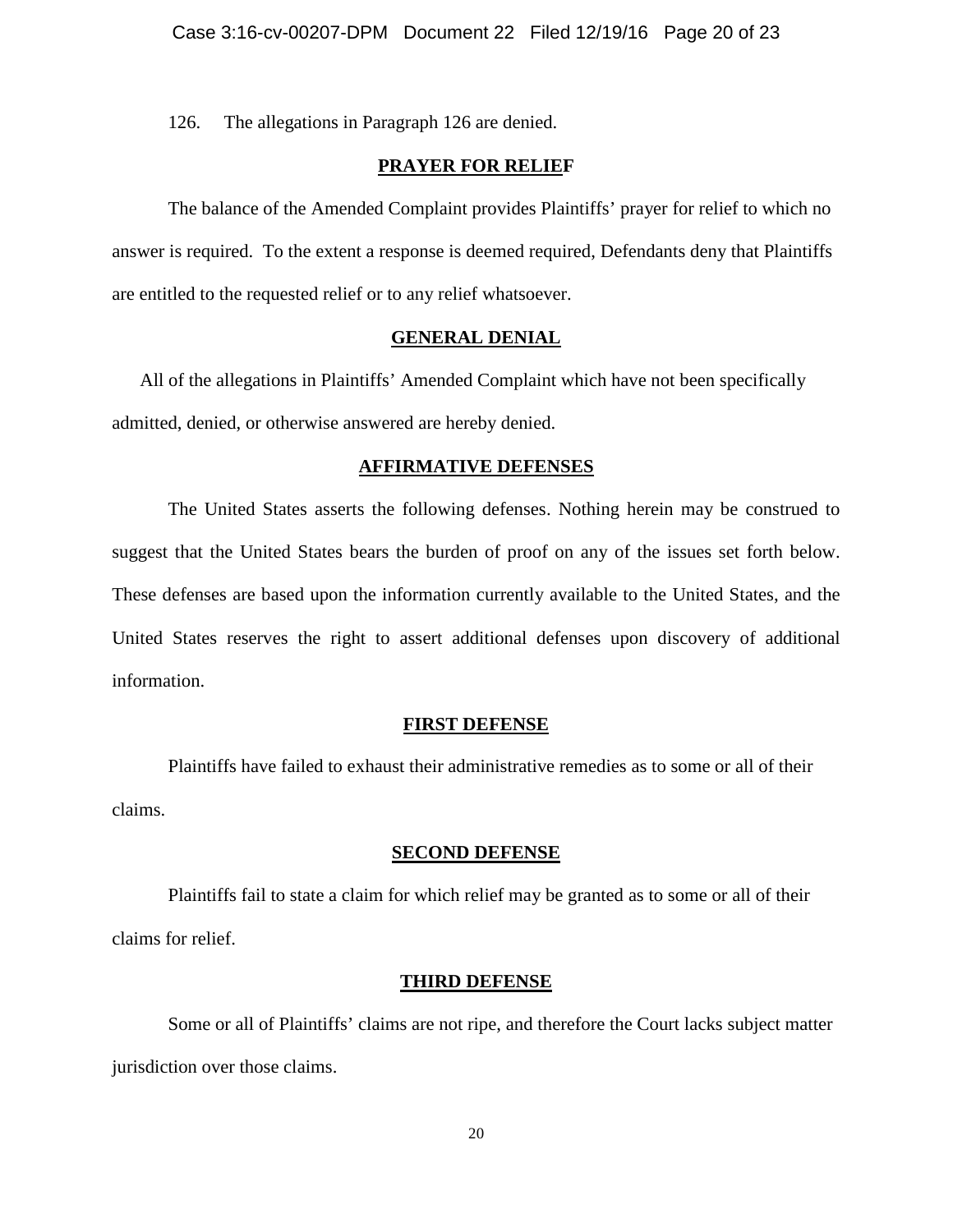### **FOURTH DEFENSE**

Plaintiffs have failed to allege mandatory duties owed them and therefore this Court lacks subject matter jurisdiction under 28 U.S.C. § 1361.

#### **FIFTH DEFENSE**

Defendants may have other and additional affirmative defenses about which they may be

currently unaware and reserve the right to assert such affirmative defenses.

WHEREFORE, Defendants respectfully request that this Court dismiss Plaintiffs'

Amended Complaint with prejudice, that judgment be entered for Defendants, and that they be

allowed such further relief as the Court may allow.

Dated: December 19, 2016 Respectfully submitted,

JOHN C. CRUDEN Assistant Attorney General Environment and Natural Resources Division

*/s/Stephen Finn* JAMES J. DUBOIS U.S. Department of Justice Environmental and Natural Resources Division Natural Resources Section 999 18th Street, South Terrace, Suite 370 Denver, CO 80202 Tel: (303) 844-1375 james.dubois@usdoj.gov

STEPHEN FINN U.S. Department of Justice Environmental and Natural Resources Division Natural Resources Section 601 D Street, NW, Washington, D.C. 20004 202-305-3284 [Stephen.finn@usdoj.gov](mailto:Stephen.finn@usdoj.gov)

READE E. WILSON U.S. Department of Justice Environmental and Natural Resources Division Land Acquisition Section 601 D Street, NW Washington, D.C. 20004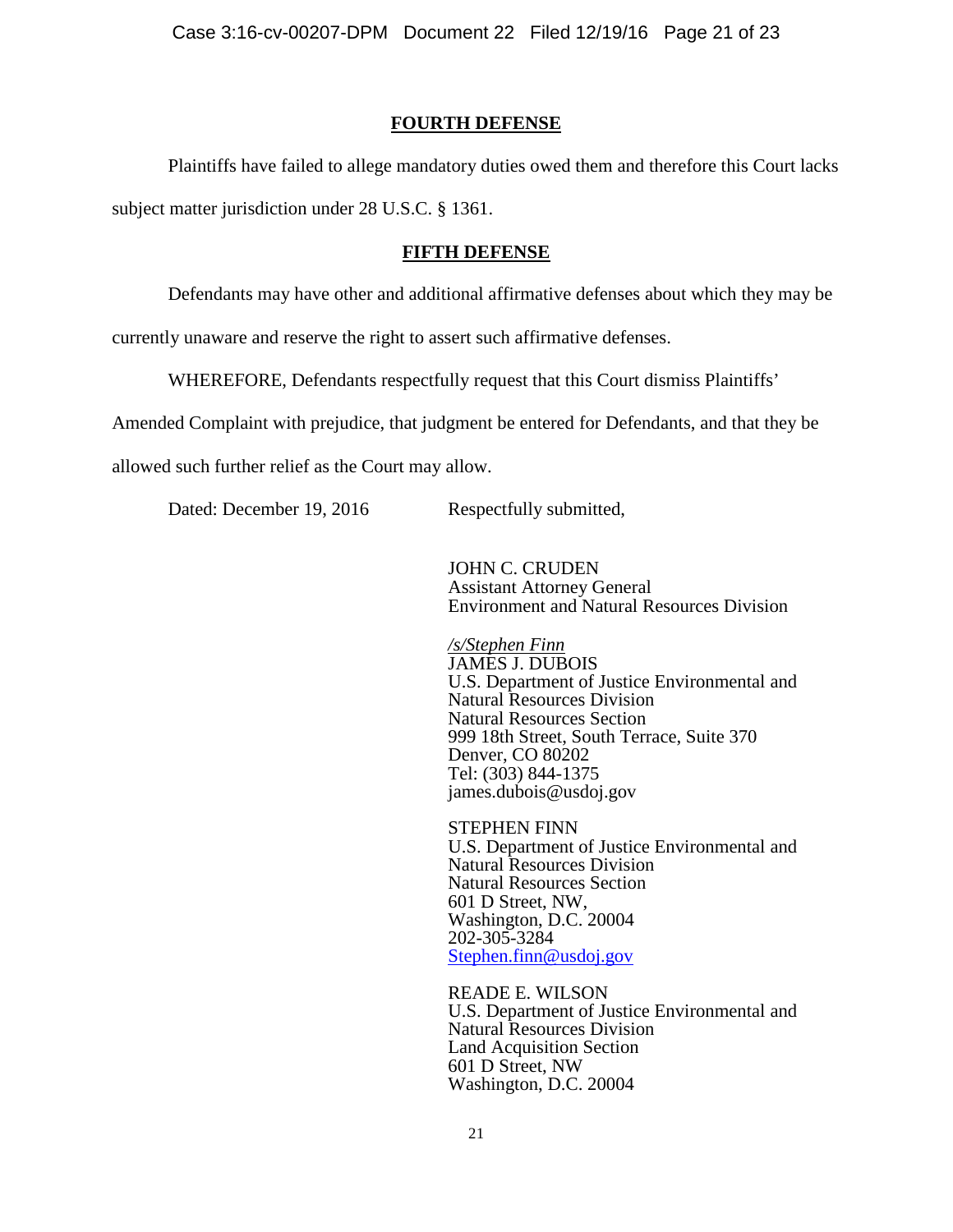202-305-0299 [reade.wilson@usdoj.gov](mailto:reade.wilson@usdoj.gov)

*Counsel for Defendants*

OF COUNSEL: Bettina Mumme U.S. Department of Energy Office of the General Counsel 1000 Independence Ave, SW Washington, DC 20585 202-586-8713